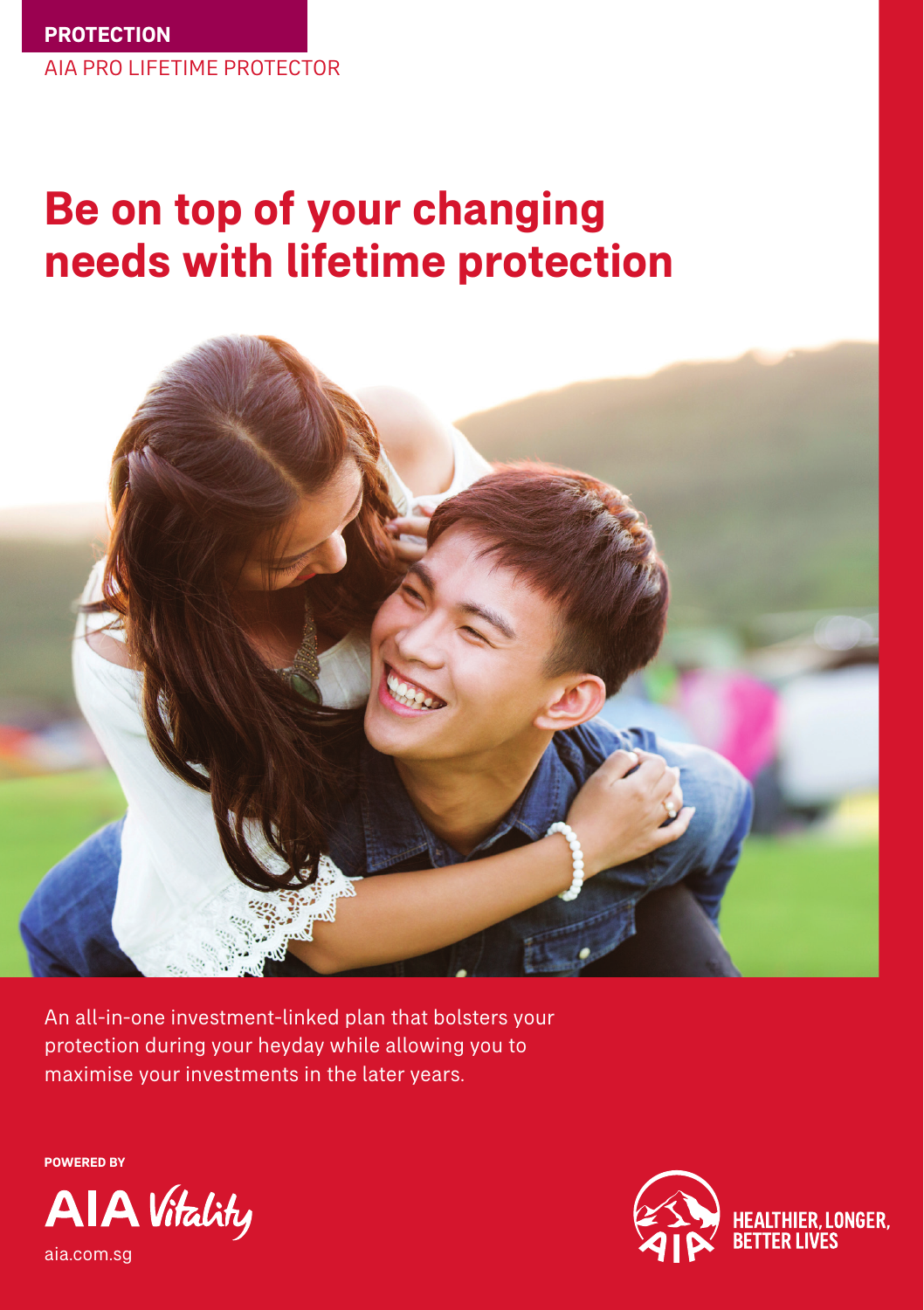## Stay ahead with a bundled protection and investment solution

As you journey through life, each milestone will bring new financial goals that can evolve from one life stage to the next.

AIA Pro Lifetime Protector is an affordable one-stop protection and investment solution that helps you stay on top of your changing needs. It lets you personalise your protection according to your needs in the earlier years, while allowing you to adjust your coverage to maximise your investment returns in the later years.

For greater peace of mind, you can build your plan by adding on a range of riders that provide protection against disability and multi-stage critical illnesses. Enjoying wellrounded protection while building your investments has never been easier.



### What makes AIA Pro Lifetime Protector the plan for you?

#### **Key benefits at a glance:**

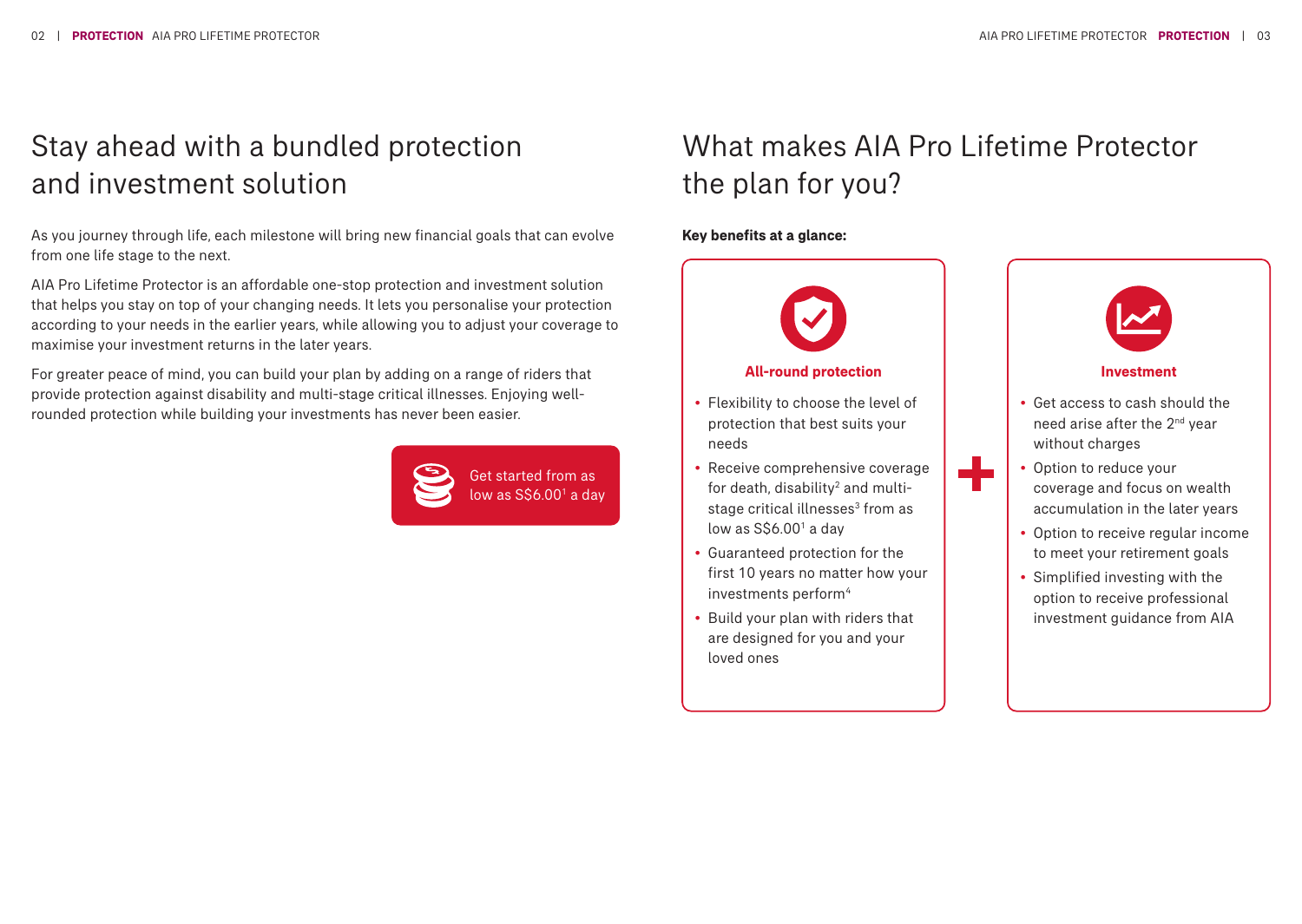# Buildable protection that stretches your safety net further

Customise your plan by layering on the protection options you want for a 360-degree safety net.

#### **Optional riders for better peace of mind**



#### **Total Critical Accelerator**

Receive coverage up to age 100 for 43 major critical illnesses<sup>3</sup>. .



#### **Double Critical Cover**

Reset your coverage for continued protection even after a claim

With our 'Power Reset' benefit, you can make multiple claims for critical illnesses at the early, intermediate and major stages – up to 200% of your coverage amount<sup>5</sup>.

#### Get covered for 104 critical illness conditions3 and 5 special conditions6

#### **Buying this plan for your little one? Plan ahead for guaranteed coverage.**



#### **Child Critical Cover**

Covers ADHD, Autism, Dyslexia – first in market to cover all 3 developmental conditions

A rider specially built for your little one as he/she receives protection against 25 child medical conditions<sup>3</sup> until age 21, after which you have the option to convert it into a lifelong plan that will give your child guaranteed coverage through adulthood.



#### **Early Critical Protector Payor Benefit**

Safeguard your child's protection, no matter what the future may bring Upon diagnosis of any of the covered 103 early, intermediate or major stage critical illness<sup>3</sup>, total and permanent disability or upon your passing, eligible future premiums of your child's AIA Pro Lifetime Protector and eligible riders (if any) will be waived up to his/her 25<sup>th</sup> birthday, ensuring that your child stays protected when it matters most.



#### **Early Critical Protector Waiver of Premium**

We'll take care of the premiums so you can focus on what really matters – your recovery. Upon diagnosis of any of the covered 103 early, intermediate or major stage critical illness<sup>3</sup>, eligible future premiums of your AIA Pro Lifetime Protector and eligible riders (if any) will be waived till the end of your Early Critical Protector Waiver of Premium rider term, with no change to your benefits.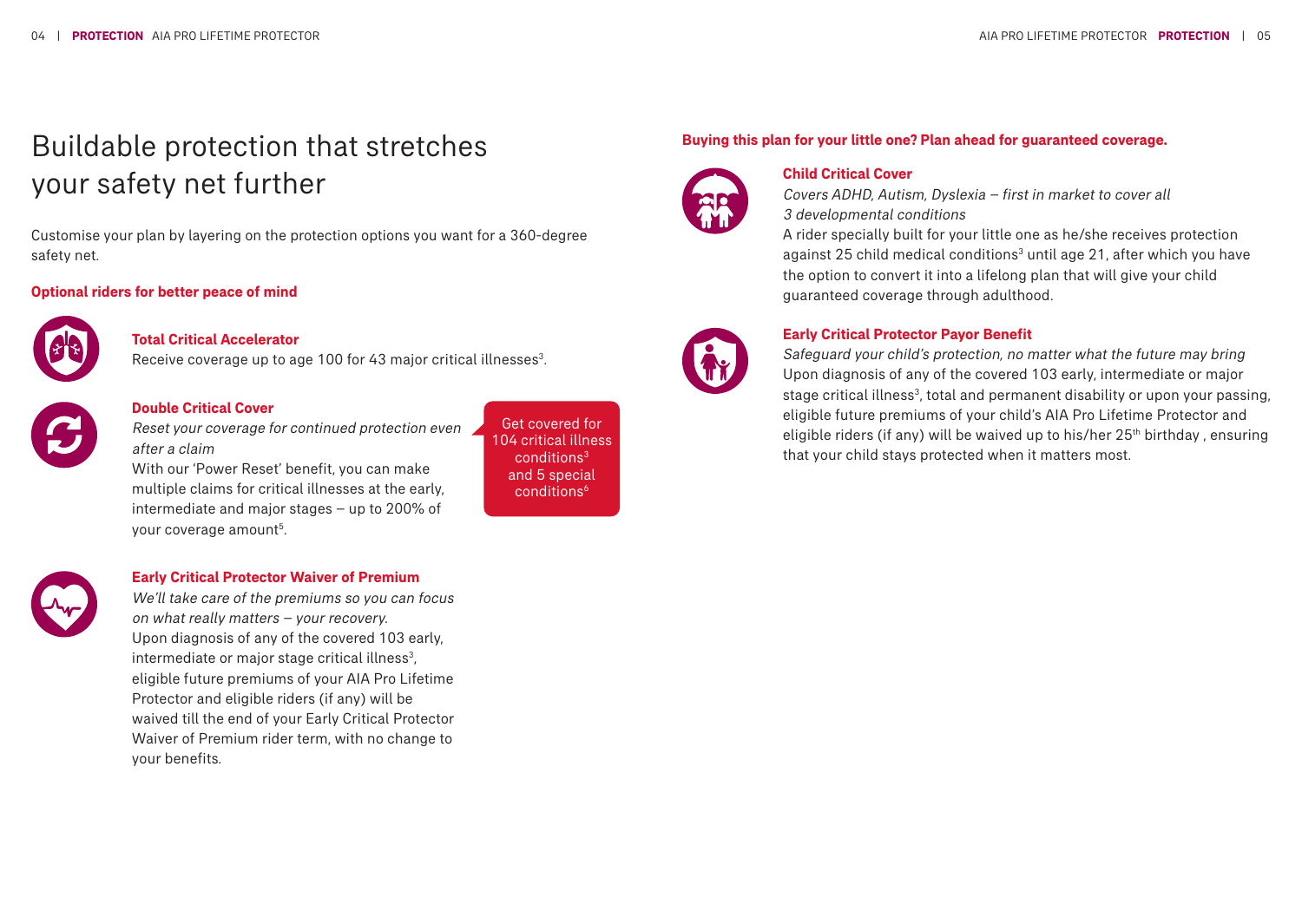

#### **Your expert investment portfolio – simplified**

AIA Pro Lifetime Protector takes the complexities out of investing. You get exclusive access to Guided Portfolios which are put together by AIA. A choice of 3 portfolios are offered - Pro Adventurous, Pro Balanced or Pro Cautious - to suit varying risk appetites, investment horizons and targeted returns. Designed to optimise your returns while minimising risk, each portfolio is thoroughly researched and well-diversified across asset classes, built on Mercer's insights and knowledge.

Guided Portfolios are reviewed annually based on professional research and market outlook. AIA Pro Lifetime Protector connects you with the pulse of the market and empowers you to take control of your investments. For the astute investors, you have the flexibility to pick your own basket of funds to suit your changing needs.

### **EXPERT ADVICE**

Professional guidance helps you avoid the pitfalls of emotional investing and timing the markets, designed to optimise your returns for the long term.

#### **Mercer**

Mercer is a leading global investment consultant with proven expertise in portfolio solutions for financial institutions around the world. With over 40 years of providing investment advice and recommendations, Mercer has clients with US\$12.9 trillion in assets under advisement^ as at 30 June 2019.

Assets under advisement include aggregated data for Mercer Investment Consulting, Inc. and its ^ affiliated companies globally ("Mercer"). Data is derived from a variety of sources, including, but not limited to, third party custodians or investment managers, regulatory filings, and customers selfreported data. Mercer has not independently verified the data. Where available, data is provided as of 30 June 2019. ("Reporting Date"). If data was not available as of the Reporting Date, information from a date closest in time to the Reporting Date, which may be of a more recent date than the Reporting Date, was included. Data includes assets of customers that have engaged Mercer to provide project-based services within the 12-month period ending on the Reporting Date, and assets of customers that subscribe to Mercer's Manager Research database. References to Mercer shall be construed to include Mercer LLC and/or its associated companies, and include Mercer Investment Solutions (Singapore) Pte. Ltd. which provides AIA with certain non-discretionary investment consulting services. Investors of Guided Portfolios are clients of AIA, not of Mercer.

### **AIA** Vitality **POWERED BY**



#### **Be rewarded when you live healthier**

Lifespans are getting longer as medical technology advances, making it all the more important to take care of our health. AIA Vitality, our innovative wellness programme, helps you on your journey to better health by rewarding you for every healthy choice you make.

As an AIA Vitality member, you get to save money with cashbacks and discounts as you get healthier. What's more, you get to enjoy free additional coverage of 10% on top of your original coverage amount, known as PowerUp Dollar. Your PowerUp Dollar may change every year<sup>7</sup>, so the higher your AIA Vitality status, the more additional coverage you'll receive.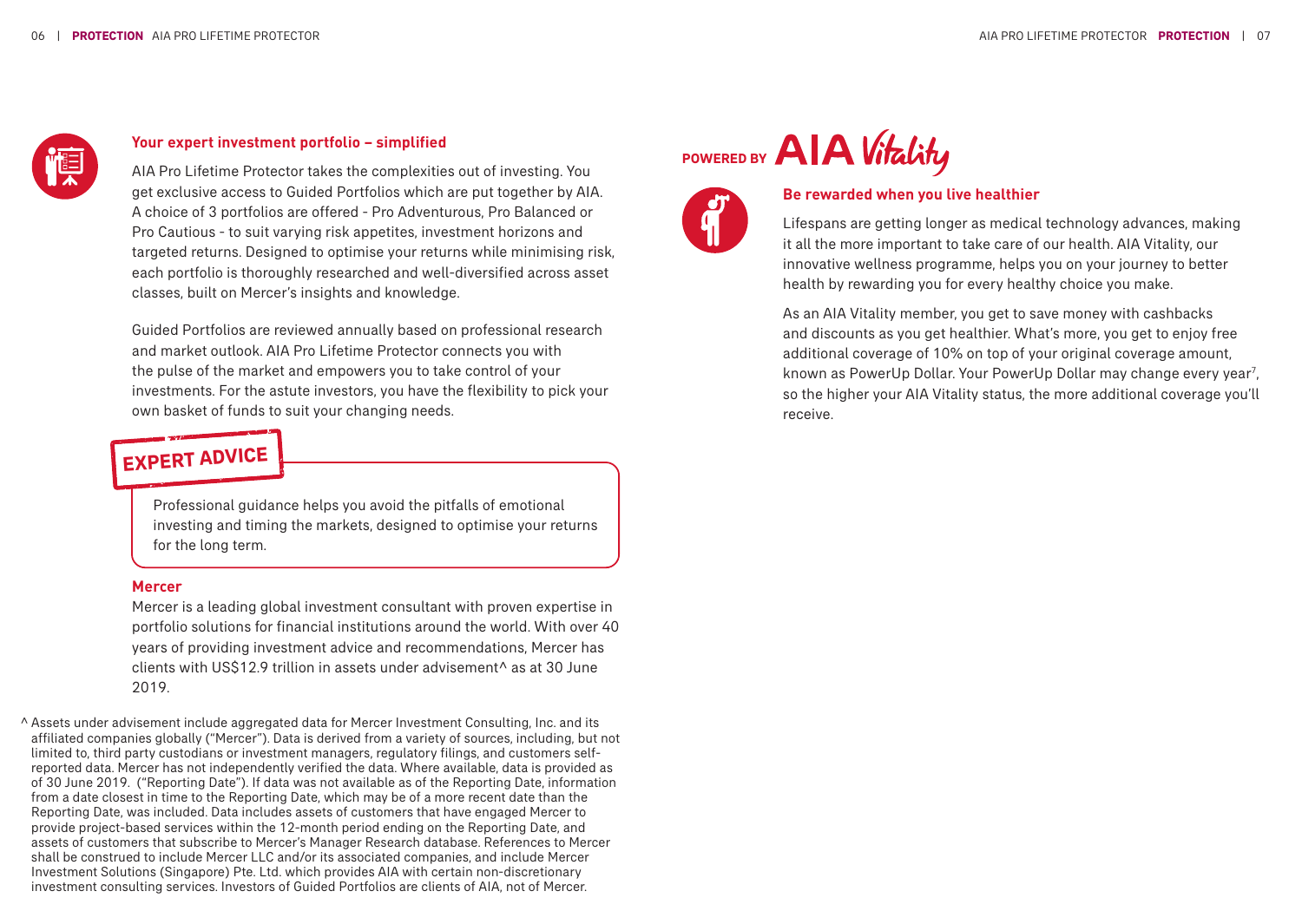### Example



At age 30, Chris, a non-smoker, takes up AIA Pro Lifetime Protector plan, which offers comprehensive protection against death and disability, as well as wealth accumulation opportunities. For added protection against critical illnesses, he decides to add on Double Critical Cover rider for the reassurance he needs. He selects the Pro Balanced Portfolio as he wants potentially higher returns, but is concerned about taking on too much risk.



Purchases AIA Pro Lifetime Protector plan and adds on Double Critical Cover rider with a coverage amount of S\$100,000, giving him protection against death, disability2 and multi-stage critical illness.



Diagnosed with colorectal carcinoma in situ and receives 100% of the coverage amount (S\$100,000) from the Double Critical Cover rider. His coverage for death and disability<sup>2</sup> under the basic policy remains the same.





Upon retirement, Chris enjoys the potential returns of his plan while he continues to receive protection against death, disability<sup>2</sup> and critical illness.

Age Just **S\$6.00** / day

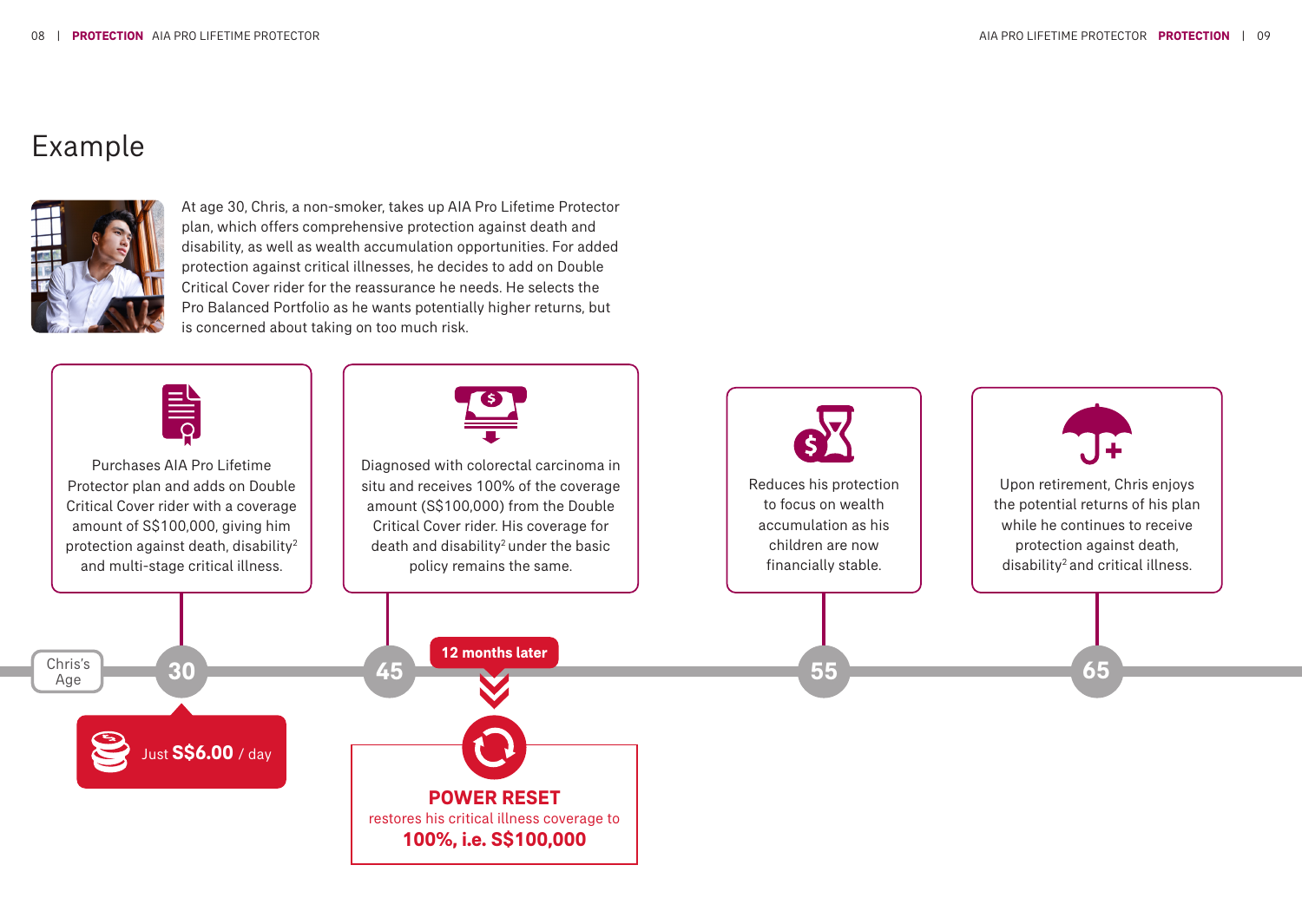#### **General Note:**

There are certain conditions where no benefits will be payable. You are advised to read the relevant policy contracts for details.

- <sup>1</sup> Derived from the premium based on a 30-year-old male, non-smoker, purchases AIA Pro Lifetime Protector with Total Disability Accelerator and Double Critical Cover rider with a sum assured of S\$100,000.
- $2^{\circ}$  Coverage for total and permanent disability will end at age 70.
- 3 For the list of covered conditions, please refer to the respective product summaries.
- 4 Your policy and any unit deducting riders will not lapse for the first 10 years regardless of investment performance, as long as all regular premiums are fully paid and no withdrawals have been made.
- <sup>5</sup> This rider will terminate upon payment of 200% of the coverage amount.
- 6 Coverage for special conditions is up to age 85.
- $\rm ^7$  PowerUp Dollar may increase or decrease at each policy anniversary depending on the insured's AIA Vitality status.

#### **Important Notes:**

These insurance plans are underwritten by AIA Singapore Private Limited (Reg. No. 201106386R) ("AIA"). All insurance applications are subject to AIA's underwriting and acceptance. This brochure is not a contract of insurance. The precise terms and conditions of these plans, including exclusions whereby the benefits under your policies may not be paid out, are specified in the relevant policy contracts. You are advised to read the relevant policy contracts.

AIA Pro Lifetime Protector is a regular premium Investment-linked Plan (ILP) offered by AIA, which invests in ILP sub-fund(s). Investments in this plan are subject to investment risks including the possible loss of the principal amount invested. The performance of the ILP sub-fund(s) is not guaranteed and the value of the units in the ILP sub-fund(s) and the income accruing to the units, if any, may fall or rise. Past performance is not necessarily indicative of the future performance of the  $ILP$  sub-fund(s).

You should seek advice from a qualified advisor and read the product summary and product highlights sheet(s) before deciding whether the product is suitable for you. A product summary and product highlights sheet(s) relating to the ILP sub-fund(s) are available and may be obtained from your AIA Financial Services Consultant or Insurance Representative. A potential investor should read the product summary and product highlights sheet(s) before deciding whether to subscribe for units in the ILP sub-fund(s).

Any access to confidential and proprietary information via Guided Portfolios is intended for your exclusive reference, for general information purposes only. This information is not, nor intended to be, investment advice and shall not be relied on as such. This does not constitute an offer or a solicitation of an offer to buy or sell securities, commodities and/or any other financial instruments or products or constitute a solicitation on behalf of any of the investment managers, their affiliates, products or strategies. Guided Portfolios does not give any representations or warranties as to the accuracy of any information provided to you and does not accept any responsibility or liability for any loss or damage which you may suffer arising out of or in connection with your purchase. Where appropriate, you are encouraged to seek independent legal, tax and other professional advice. This material has been prepared by AIA and is for informational purposes only.

As buying a life insurance policy is a long-term commitment, an early termination of the policy usually involves high costs and the surrender value, if any, that is payable to you may be zero or less than the total premiums paid. You should consider carefully before terminating the policy or switching to a new one as there may be disadvantages in doing so. The new policy may cost more or have fewer benefits at the same cost.

Protected up to specified limits by SDIC.

This advertisement has not been reviewed by the Monetary Authority of Singapore.

The information is correct as at 01 April 2020.

# About AIA

AIA Group Limited and its subsidiaries (collectively "AIA" or the "Group") comprise the largest independent publicly listed pan-Asian life insurance group. It has a presence in 18 markets in Asia-Pacific – wholly-owned branches and subsidiaries in Hong Kong SAR, Thailand, Singapore, Malaysia, China, Korea, the Philippines, Australia, Indonesia, Taiwan (China), Vietnam, New Zealand, Macau SAR, Brunei, Cambodia, Myanmar, a 99 per cent subsidiary in Sri Lanka and a 49 per cent joint venture in India.

The business that is now AIA was first established in Shanghai almost a century ago in 1919. It is a market leader in the Asia-Pacific region (ex-Japan) based on life insurance premiums and holds leading positions across the majority of its markets. It had total assets of US\$284 billion as of 31 December 2019.

AIA meets the long-term savings and protection needs of individuals by offering a range of products and services including life insurance, accident and health insurance and savings plans. The Group also provides employee benefits, credit life and pension services to corporate clients. Through an extensive network of agents, partners and employees across Asia-Pacific, AIA serves the holders of 36 million individual policies and over 16 million participating members of group insurance schemes.

AIA Group Limited is listed on the Main Board of The Stock Exchange of Hong Kong Limited under the stock code "1299" with American Depositary Receipts (Level 1) traded on the over-the-counter market (ticker symbol: "AAGIY").